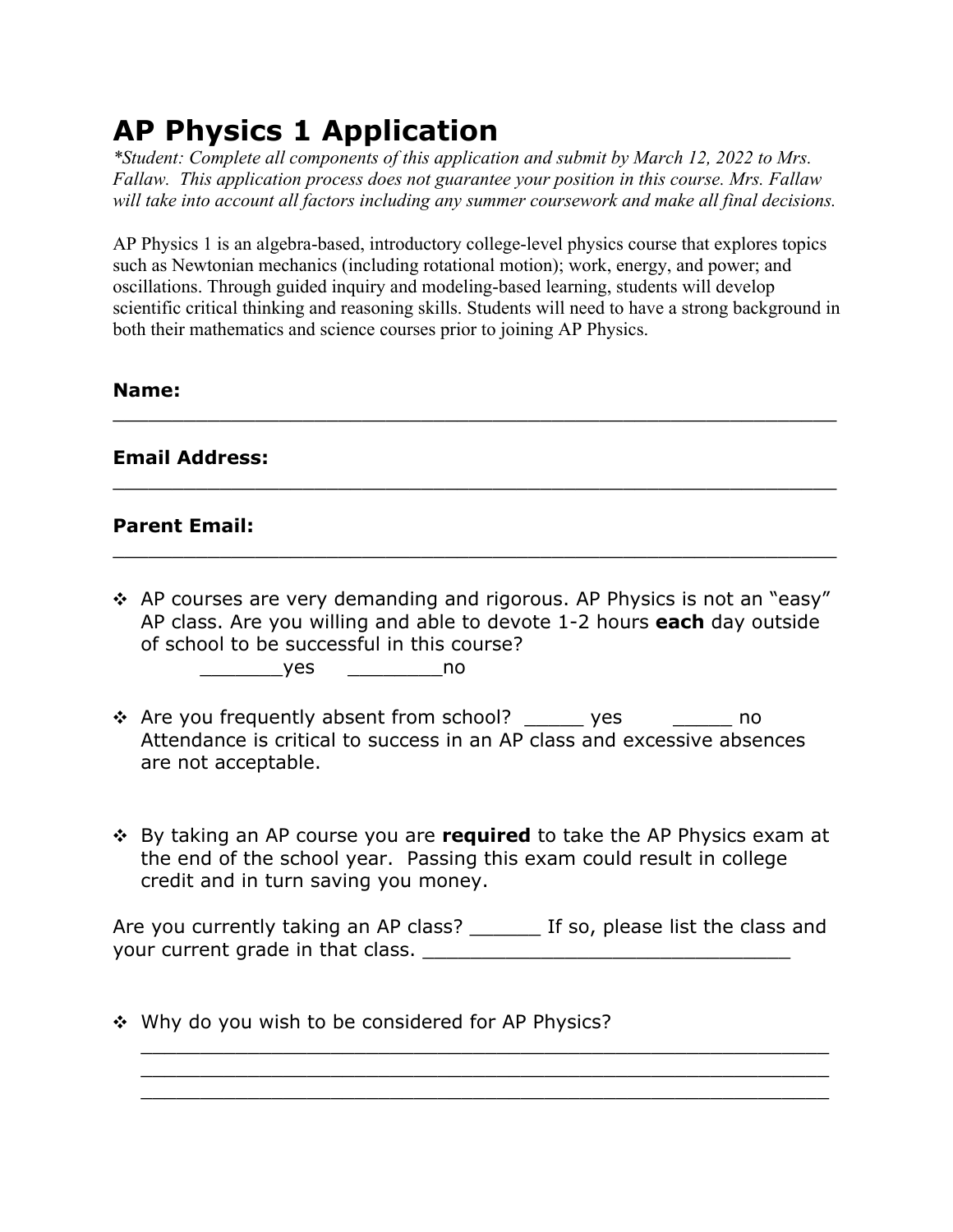

\*Teacher Recommendations: Please print out 2 copies of the following form and have both your current math and science teachers fill it out on your behalf. They will place the form back in my box.